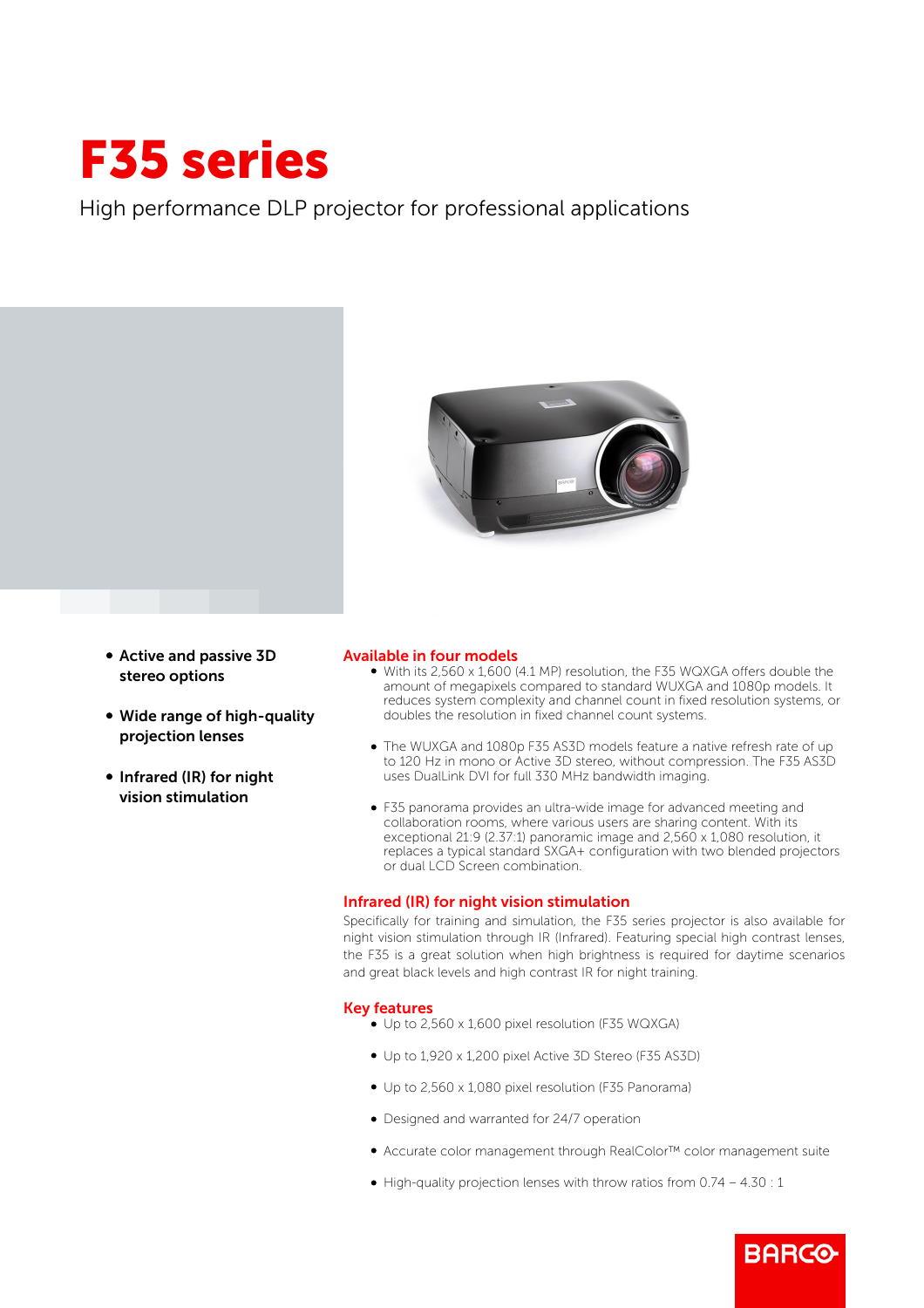- DLP® technology for perfect colors and ultimate reliability Expandable and customizable I/O through X-PORT™ functionality
- Standard four digital inputs
- Up to five years warranty

## RealColor™ color management

All F35 series projectors benefit from Barco's proprietary and highly accurate RealColor color management technology. The F35 series guarantee the right colors at any time and support REC709 color space. From factory, each projector is programmed with its individual abilities stored in its memory.

#### Hot-swap lamps

In addition to the continuous operation mode, lamps can be replaced whilst the projector is operating. Should lamps need replacement or fail during a presentation, the projector will continue running.

### High-quality projection lenses

Because we make the world's highest resolution projectors, we also design and manufacture the world's highest resolution projection lenses. All lenses have an allglass design using floating aspherical lens elements and ND glass. In combination with high F-numbers this results in great focus sharpness and a wide focus depth while maintaining an unmatched high ANSI contrast. A dedicated range of lenses optimized for IR (Infrared) support is also available.

### Built-in Smear Reduction Processing - SRP™

All F35 series projectors feature flicker-free Smear Reduction Processing - SRP™ so that no external filters or shutters are needed - all processing is not only done internally, it's also fully adjustable and configurable. Combined with high frame rates up to 120 Hz, this ensures a smear-free image at any resolution and with fastmoving content.